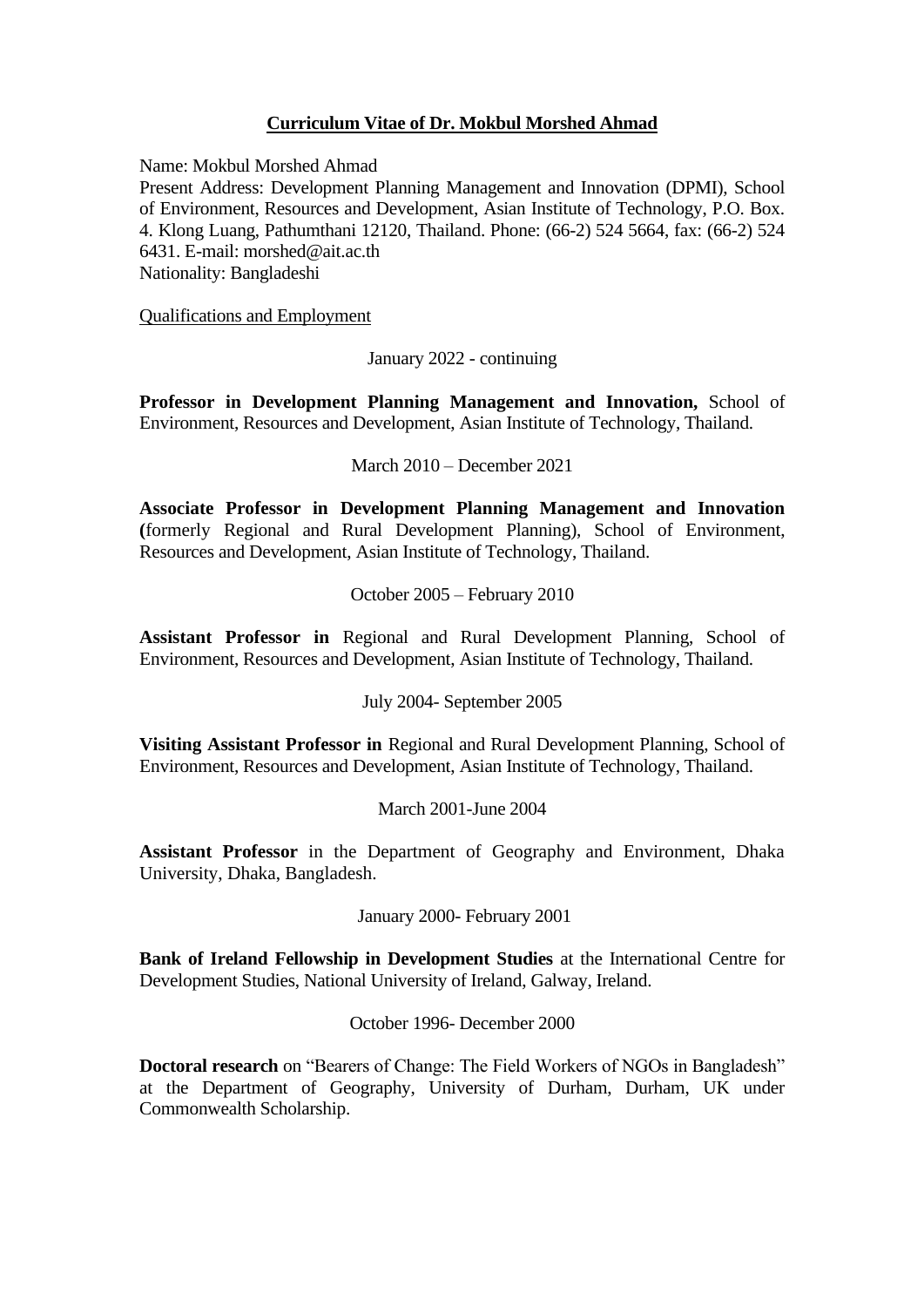June 1995- September 1996

**Lecturer** in the Department of Geography and Environment, Dhaka University, Dhaka, Bangladesh.

## May 1992 to December 1993

**MSc. in Rural and Regional Development Planning** from the Asian Institute of Technology, Bangkok, Thailand (with award winning **Grade Point Average of 3.92 out of 4**).

December 1991 to April 1992, January 1994 to June 1995

Served as **Assistant Secretary** to The Government of Bangladesh at the ministries of Public Administration and Commerce. My main responsibilities were managing field level administration of these public sector bodies, administrative re-organization, and export promotion.

January 1990 to December 1991

**MSc. in Geography** from Dhaka University, Dhaka, Bangladesh with thesis "Role of NGOs in The Rural Development of Bangladesh: A Case Study in Income Generation", ranking **First in the First Class**.

#### January 1986 to December 1989

**B.Sc. (Hons) in Geography** from Dhaka University, Dhaka, Bangladesh ranking **First in the First Class**.

Teaching and Delivery of Lectures in Training Courses

I am actively involved in lecturing and working as resource person in training programmes, study visits organized by AIT Extension, Mekong Institute etc.

Sponsored projects (completed)

- 1. **PI** (Principal Investigator) of the project titled "Integration of Sustainability into Bangladesh´s Textile Sector" in collaboration with Technical University of Dresden (Germany) from March-July 2019 with a budget of 554,000 Thai Baht (THB) funded by DAAD, Germany.
- 2. **PI** (Principal Investigator) of the project titled "Individual behaviour, climate change and sustainability" in collaboration with University of Rouen (France) and Mekong Development Research Institute (Vietnam) from 2016-2018 with budget of 1.3 million Thai Baht funded by the Ministry of Foreign Affairs, France.
- 3. **PI** (Principal Investigator) of Technology Needs Assessment (TNA) project The UNEP Risoe Centre (URC), Denmark from July 2011 to July 2014 with a budget of 143, 592 US \$.
- 4. **Co-PI** (Principal Investigator) of the project titled "Asian Project Management Support Programme (APMAS)" funded by IFAD with a budget of 45,150,000 THB from Dec/2009 to June 2014.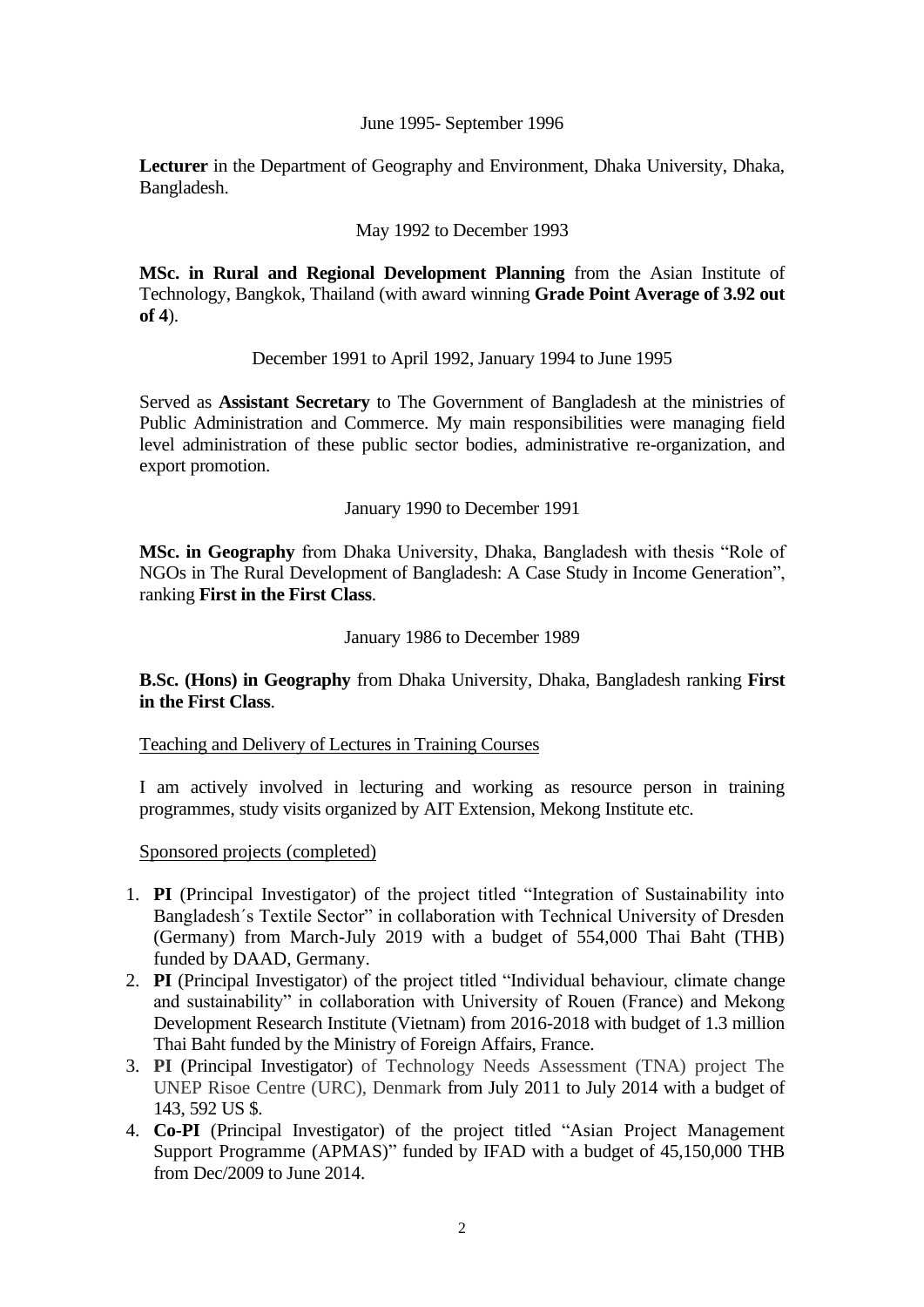- 5. Team member of the project titled "Understanding the Next Agricultural Transition in Asia" funded by the Rockefeller Foundation from Nov/2009-July/2010. The budget was 2,768,193 THB.
- 6. **PI** (Principal Investigator) of the project titled "Online Pilot Programme on Sustainable Development Practices in Public Policy" funded by ProSPER.Net from May/2009-Jan/2010. The budget was 8,500 US Dollars.
- 7. Team member of the project titled "National Capacity and Training Needs Assessment of Different Stakeholder Groups in order to identify Gaps, Needs, Strengths and Opportunities for Building Capacity in Integrated Coastal Management" funded by IUCN from Aug/2007-March/2008. The budget was 5,288,250 THB.
- 8. **PI** of the project titled "Assessment of the local institutions on the National Policies and Measures towards Disaster Preparedness and Mitigation" funded by USAID from Sept/2006-Aug/2007. The budget was 23,500 US Dollars.
- 9. Team member of the project titled "Capacity Building of Coastal Communities on Coastal Mitigation" funded by USAID from Nov/2006-Apr/2007. The budget was 23,700 US Dollars.

#### Grants and Awards

**Junior Fellowship** for the year 2002-3 under **the South Asia Regional Fellowship Programme** from the **Social Science Research Council (SSRC),** New York for the research titled **"Roots of Funding, Roots of Trust: The struggle for Survival and Credibility among the Religious NGOs (Non-Governmental Organizations) in Bangladesh.** US\$ 2200**.** 

**Research grant** from the **Niwano Peace Foundation, Japan** for the research titled **"Bridging the Gap: How Religious NGOs Understand each other in Bangladesh"** in 2002**.** US\$ 4952**.** 

**Award** from the **Social Sciences Research Council, National University of Ireland, Galway, Ireland** to publish a book titled **"Understanding the South: How Northern Donor Agencies and NGOs (Non-Governmental Organizations) Understand the Needs and Problems of Southern NGO Clients".** 1200 IR£.

**Bank of Ireland Fellowship in Development Studies** at the **International Centre for Development Studies, National University of Ireland, Galway, Ireland (**January 2000- February 2001).

**Bernard Conyers Award 2000** from **the Arkleton Trust, UK** for publishing a book titled **"NGOs, the state, donors and their Clients in Bangladesh".** 4000£.

**DARG (Developing Areas Research Group) of IBG (Institute of British Geographers) Postgraduate Presentation Award** for paper titled *"Distant Voices: The Views of the Field Workers of NGOs in Bangladesh on Microcredit***"** (1999). 50£.

**Commonwealth Scholarship** from the Association of Commonwealth Universities (ACU) to pursue Ph.D. at Durham University, Durham, UK (October 1996 to December 1999).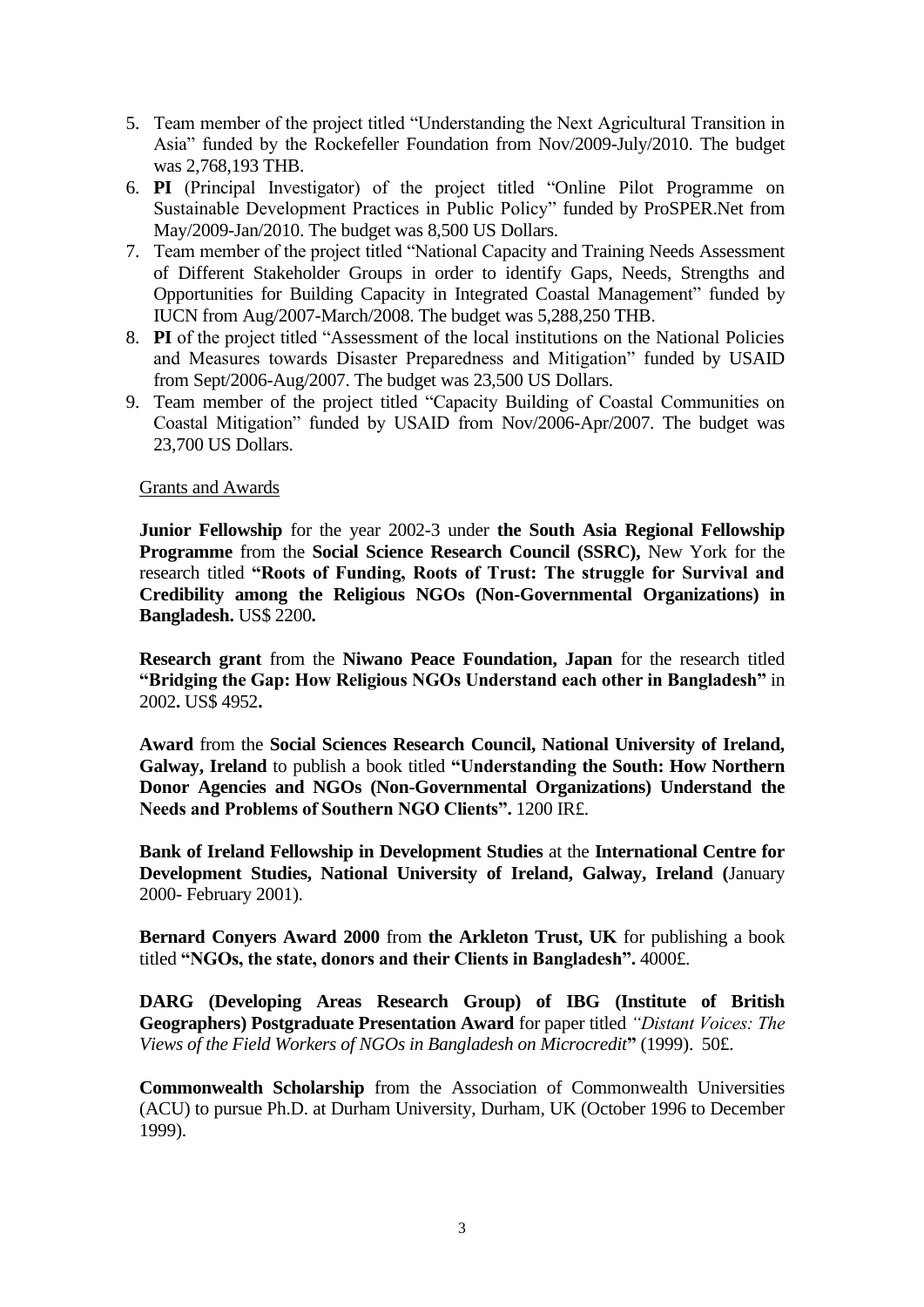**NORAD (The Norwegian Government Development Agency) Scholarship** to pursue MSc. at the Asian Institute of Technology, Bangkok, Thailand (May 1992 to December 1993).

**CIDA (Canadian International Development Agency) grant** to conduct field work for thesis titled "Role of NGOs in The Human Resource Development of Rural Bangladesh: A case Study in Education" for partial fulfillment of MSc. in Rural and Regional Development Planning from the Asian Institute of Technology, Bangkok, Thailand (May 1992 to December 1993).

**James A Linen II Memorial Award** for outstanding academic performance among the students graduating from the Human Settlements Development Division, School of Environment, Resources and Development of the Asian Institute of Technology, Bangkok, Thailand (December 1993). 200 US \$ and a certificate.

**Rizvi Memorial Award** for obtaining highest mark in the BSc (Hons) examination of 1989 in geography from Bangladesh Geographical Society (BGS). @10 US \$ and a certificate.

Teaching Experience at AIT

Courses Taught in AIT (all at graduate level)

- 1. Development Policy and Practice
- 2. Community Development Planning and Management.
- 3. NGO Management, Policy and Development Administration.
- 4. Human Conflicts and Humanitarian Emergency Management
- 5. Adaptation to Climate Change: Policies and Practices

I also supervise PhD and MSc. Research (list of completed PhDs have been listed below). In addition, I regularly give lectures as resource person in many training courses organized by AIT Extension.

Doctoral Research Supervision

- 1) Hasina Akther "Vulnerability and Adaptive Capacity to Extreme Climatic Events: A Case Study of the Urban Poor in Bangladesh" (completed in Fall semester 2021) (*chairperson*).
- 2) Rattanakarun Rojjananukulpong "The Universal Coverage Scheme of Health Care in Rural Thailand: An Assessment of its Access, Utilization, and Satisfaction in Chiang Mai Province" (completed in Fall semester 2021) (*chairperson*).
- 3) Nguyen The Manh "Adaptation Practices to Climate Change: A Case Study of Ethnic Minority Farmers in The Northern Mountainous Area of Vietnam" (completed in inter semester 2021) (*chairperson*).
- 4) Kanokwan Meesook "Financial Resource and Management of Rural Local Government in Thailand" (completed in inter semester 2020) (*co-chairperson*).
- 5) Firdaus Ara Hussain "Effect of Climate Finance on Adaptation Measures of Households in Coastal Bangladesh" (completed in inter semester 2020) (*chairperson*).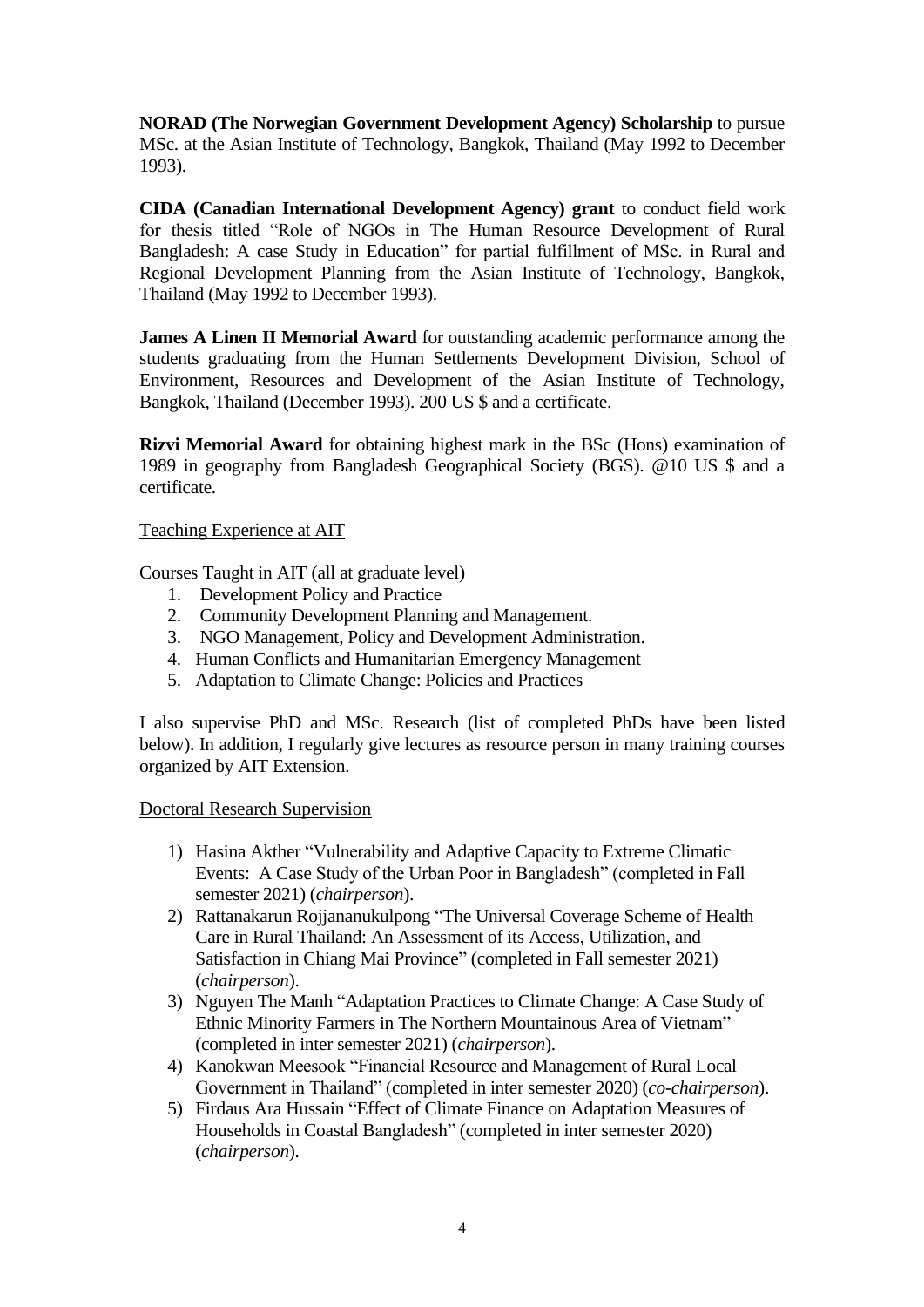- 6) Qi Xinjian "Student Perceptions of Social, Infrastructure and Natural Hazards Safety of High Schools in Western China" (completed in inter semester 2020) *(chairperson)*.
- 7) Rizwana Subhani "Cyclone Aila and Migration: A Case Study of Southwest Coastal Areas in Bangladesh" (completed in inter semester 2020) (*chairperson*).
- 8) Pornwisa Prasertsaeng "Performance Assessment of Agricultural Cooperatives in the Upland Chiang Mai Region of Thailand" (completed in August semester 2019) (*chairperson*).
- 9) Nguyen Quynh Phuong. "International Contract Labour Migration: The Experience of Vietnamese Migrants Returned from Taiwan" (completed in intersem 2019) (*chairperson*).
- 10) Shahab-E-Saqib. "Health Needs and Coping Strategies of the TB Patients in Khyber Pakhtunkhwa, Pakistan: A multidimensional assessment with strategies". (Completed in inter- sem 2019) (*chairperson*).
- 11) Lu Yao. "Profile of Multidimensional Poverty and Potential Interventions for Alleviation in Deqin County of Southwest China". (Completed in January semester 2019) (*co-chairperson*).
- 12)Junaid Ahmad. "Assessment of Earthquake Induced Health Risks and Vulnerabilities in Khyber-Pakhtunkhwa Area of Pakistan" (completed in January semester 2019) (*chairperson*).
- 13) Geumhwan Ko "ICT and Rural Community Development in Korea" (completed in August Semester 2018) (*co-chairperson*).
- 14) Muhammad Yaseen "Information Access, use and its Effects on Production and Income of Cotton Farmers in Punjab, Pakistan" (completed in Intersem 2018) (*chairperson*).
- 15) Shubham Pathak "Flood Disaster Recovery Strategies for Small and Medium Business Enterprises in Thailand: A Case study of Pathumthani Province" (completed in Intersem 2018) (*chairperson*).
- 16)Jirawat Panpeng "Vulnerability of Coastal Fishing Communities to Climate Change: A Case Study of Laemsing District, Chanthaburi Province, Thailand" (completed in January semester 2018) *(chairperson)*.
- 17) Sanaullah Panezai "Access to and Utilization of Primary Health-care Services in Balochistan Province of Pakistan: A Gender-based Analysis" (completed in January semester 2017) *(chairperson)*.
- 18) Seinn Seinn Mu "Farmers' Adaptation to Rainfall Variability and Salinity in Embankment and Non-Embankment Areas of the Lower Ayeyarwaddy Delta, Myanmar" (completed in the intersemester of 2016) *(chairperson)*.
- 19) Veronique Marie Morin "Assessing Storm Surge Risk in the Context of Urban Informal Settlements in Navotas City, Metro Manila, The Philippines" (completed in August Semester 2014) *(co-chairperson)*.
- 20) Muhammad Haroon Siddique "NGO Fieldworkers in Punjab, Pakistan" (completed in August semester 2014) *(chairperson)*.
- 21) Mahtab Ahmad "Measuring Access Rights of People with Disabilities in Rural Pakistan" (completed in December semester 2011) *(chairperson)*.
- 22) Abdul Waheed "Terrorism: Impacts on Civilians and Community Defense Strategy in Pakistan (completed in December semester 2011) *(chairperson)*.
- 23) Md. Jahangir Alam "Land and Housing Development Projects and Ensuing Externalities in the Built-Environment: A Study in Dhaka, Bangladesh" (completed in January semester 2011) *(chairperson)*.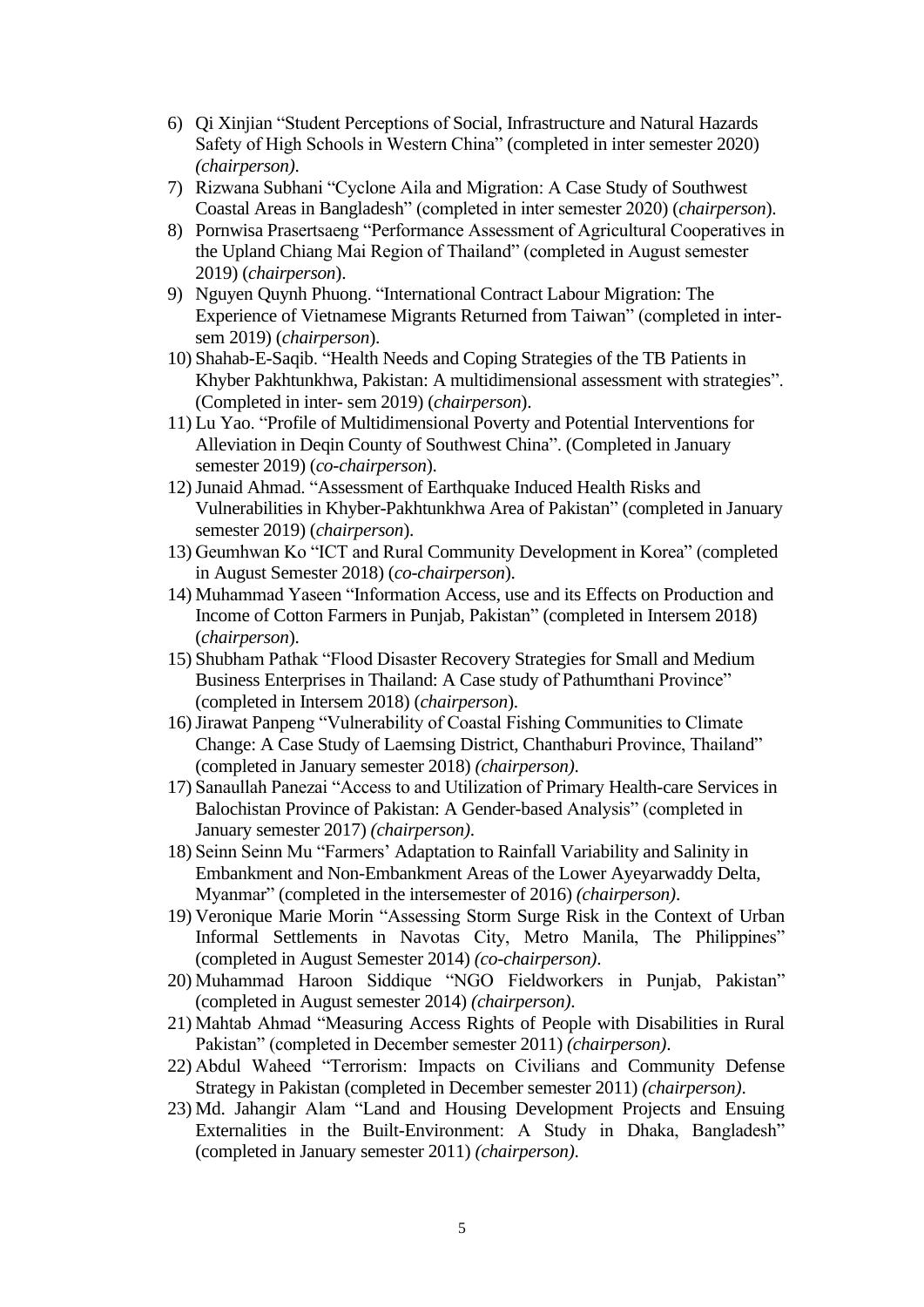- 24) Parichatt Krongkant "National Disaster Warning System and Community Preparedness in Thailand: Policy and Practice" (completed in August semester 2010) *(chairperson).*
- 25) Soosaiappu Neavis Morais "Microfinance for Livelihood Promotion of Conflict Affected Households: A Case Study of Sri Lanka" (completed in the inter-sem of 2009) *(chairperson)*.
- 26) Theeraphong Bualar "The Participation of Women with Physical Disabilities in Community- based Rehabilitation: A Case Study of Upper Northern Thailand" (completed in January semester 2009) *(chairperson).*

#### Administrative Experience at AIT

Served as the Associate Dean for Academic Affairs of School of Environment, Resources and Development (SERD) from November 2009 to December 2012. The job responsibilities included enhancing the teaching and research quality of the school.

#### Membership in Professional Bodies

- 1. Academic Council on the United Nations system (Canada)
- 2. Asiatic Society of Bangladesh (Bangladesh)
- 3. Development Studies Association (UK)
- 4. International Society for Third Sector Research (USA)
- 5. South Asian Studies Association (Australia)
- 6. South Asian Network of Public Administration (Bangladesh)

#### Publications

#### **Books and monographs**

1. Routray, J. K. and **Ahmad, M. M**. (2016). *Urban and Peri-Urban Agriculture in Asia.* Bangkok: AIT.

2. Thapa, G.B., Viswanathan, P.K., Routray, J. K. and **Ahmad, M.M**. (edt.) (2010). *Agricultural Transition in Asia – Trajectories and Challenges*. Bangkok: AIT.

3. **Ahmad, M. M**. and Kumar, A. (2008). *Hope Not Complacency* – *Disaster Management in India and Sri Lanka*. Bangkok: AIT.

4. **Ahmad, M. M**. and Kumar, A. (2007). *More Sweat Less Blood a disaster Preparedness Manual*. Bangkok: AIT/USAID.

5. **Ahmad, M. M**. (2002). *NGO Field Workers in Bangladesh*. Aldershot: Ashgate.

6. **Ahmad, M. M**. (2001). *Understanding the South: How Northern Donor Agencies and NGOs Understand the Needs and Problems of Southern NGO Clients.* Dhaka: M Ahmed.

7. **Ahmad, M. M**. (2000). *Donors, NGOs, State and their Clients in Bangladesh*. Dhaka: M Ahmed and L Nahar.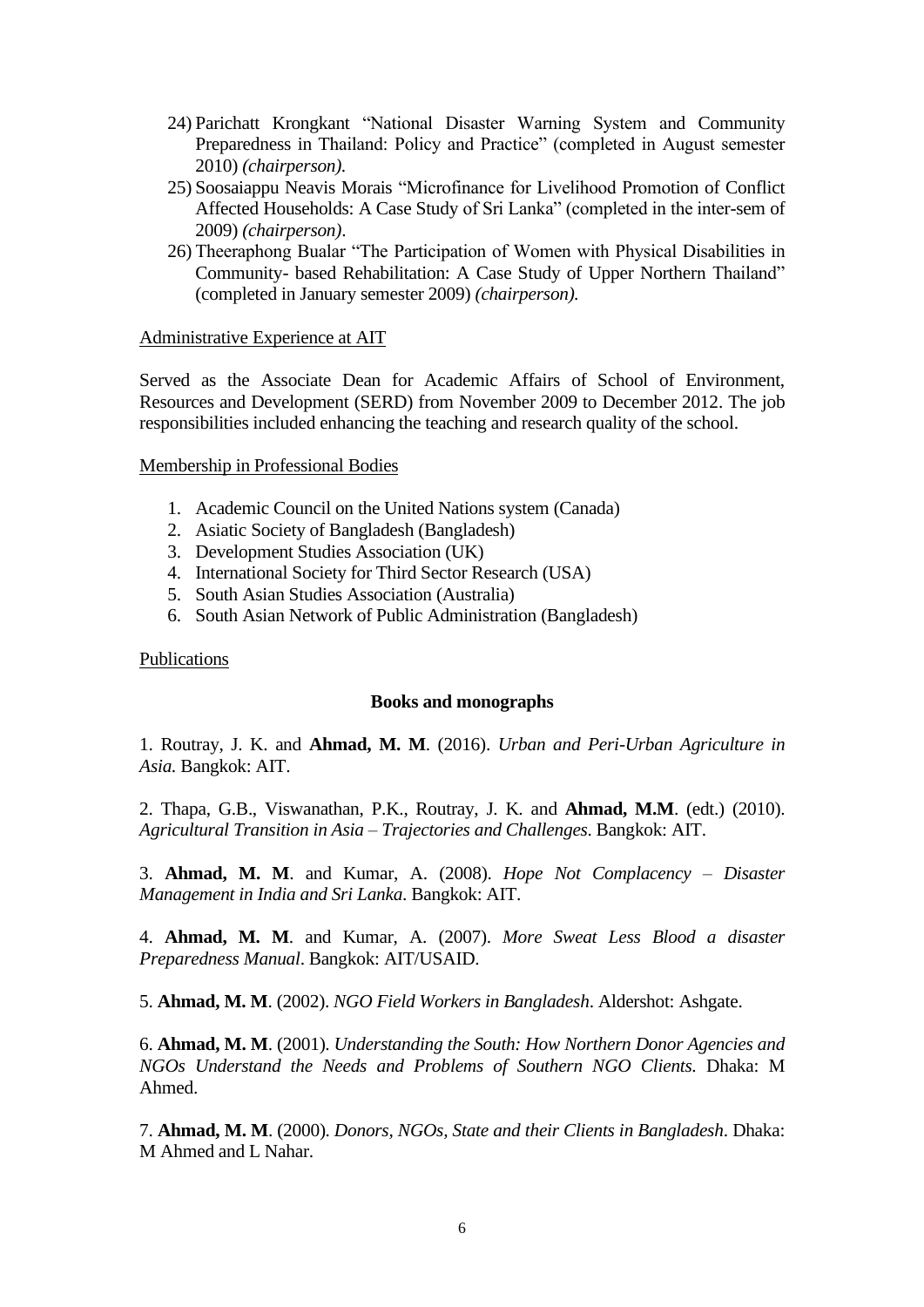#### **Book chapters**

1.Chaiya, C. and **Ahmad, M.M**. (2022). "The Student Loan Fund and the Education for All in Thailand". In Boivin, J.A. and Pacheco-Guffrey, H. (2022). *Education as the Driving Force of Equity for the Marginalized*. Hershey PA: IGI Global.

2.Manh, N. T. and **Ahmad, M.M**. (2022). "The Role of Indigenous Knowledge in Adaptation to Climate Change in the Northern Mountain of Vietnam". In Tshifhumulo, R. and Makhanikhe, T.J. *Handbook of Research on Protecting and Managing Global Indigenous Knowledge Systems.* Hershey PA: IGI Global.

3.Chowdhury, J.S. et al. (2022). "History and Philosophy of Bioprospecting in Bangladesh: Experience From the Rakhain Indigenous People". In Tshifhumulo, R. and Makhanikhe, T.J. *Handbook of Research on Protecting and Managing Global Indigenous Knowledge Systems*. Hershey PA: IGI Global.

4.Chowdhury, J.S. et al. (2022). "Constitutional Provision in Protecting and Managing Indigenous Knowledge Systems: A Case From Rakhain Community in Bangladesh". In Tshifhumulo, R. and Makhanikhe, T.J. *Handbook of Research on Protecting and Managing Global Indigenous Knowledge Systems*. Hershey PA: IGI Global.

5. **Ahmad, M.M**. and Yaseen, M. (2021). "Seeing the Largest Refugee Community: The Rohingyas in Bangladesh Before and During the 2020 Pandemic". In Wahab, H.A. (edt.). *Handbook of Research on the Impact of COVID-19 on Marginalized Populations and Support for the Future*. Hershey PA: IGI Global.

6.Siraz, J. et al. (2021). "Ubuntu Philosophy: 'I Am Because We are' – A road to 'Individualism' to Global Solidarity". In Wahab, H.A. (edt.). *Handbook of Research on the Impact of COVID-19 on Marginalized Populations and Support for the Future*. Hershey PA: IGI Global.

7.**Ahmad, M.M**. and Saqib, S. (2021). "Salinity and the health of the poor in coastal Bangladesh". In Pal. I. et al. (2021). *Disaster Resilience and Sustainability Adaptation for Sustainable Development.* Amsterdam: Elsevier. Pp. 563-575.

8. Akther H., **Ahmad M. M**. (2021). "Livelihood and Pluvial Flood: Case of Urban Poor in Dhaka City, Bangladesh". In Leal F. W., Luetz J.M., and Ayal D. (edt). *Handbook of Climate Change Management.* Springer, Cham. [https://doi.org/10.1007/978-3-030-](https://doi.org/10.1007/978-3-030-57281-5_44) [57281-5\\_44.](https://doi.org/10.1007/978-3-030-57281-5_44)

9.Saqib, S., Nunbhakdi, C. and **Ahmad, M.M**. (2021). "Development Efforts and Response to the Regional Conflicts in Socially Sensitive Areas of South Provinces, Thailand". In Hasnat, G.N.T. and Hossain, M.K. (edt.). *Examining International Land Use Policies, Changes, and Conflicts*. Pennsylvania: IGI Global.

10**. Ahmad, M.M.** and Yaseen, M. (2021). "Coping with Salinity Intrusion in South-Western Bangladesh: The Continuing Struggle". In Babel, M.S., et al. (edt.). *Water Security in Asia Opportunities and Challenges in the Context of Climate Change*. Cham, Switzerland: Springer Nature Switzerland.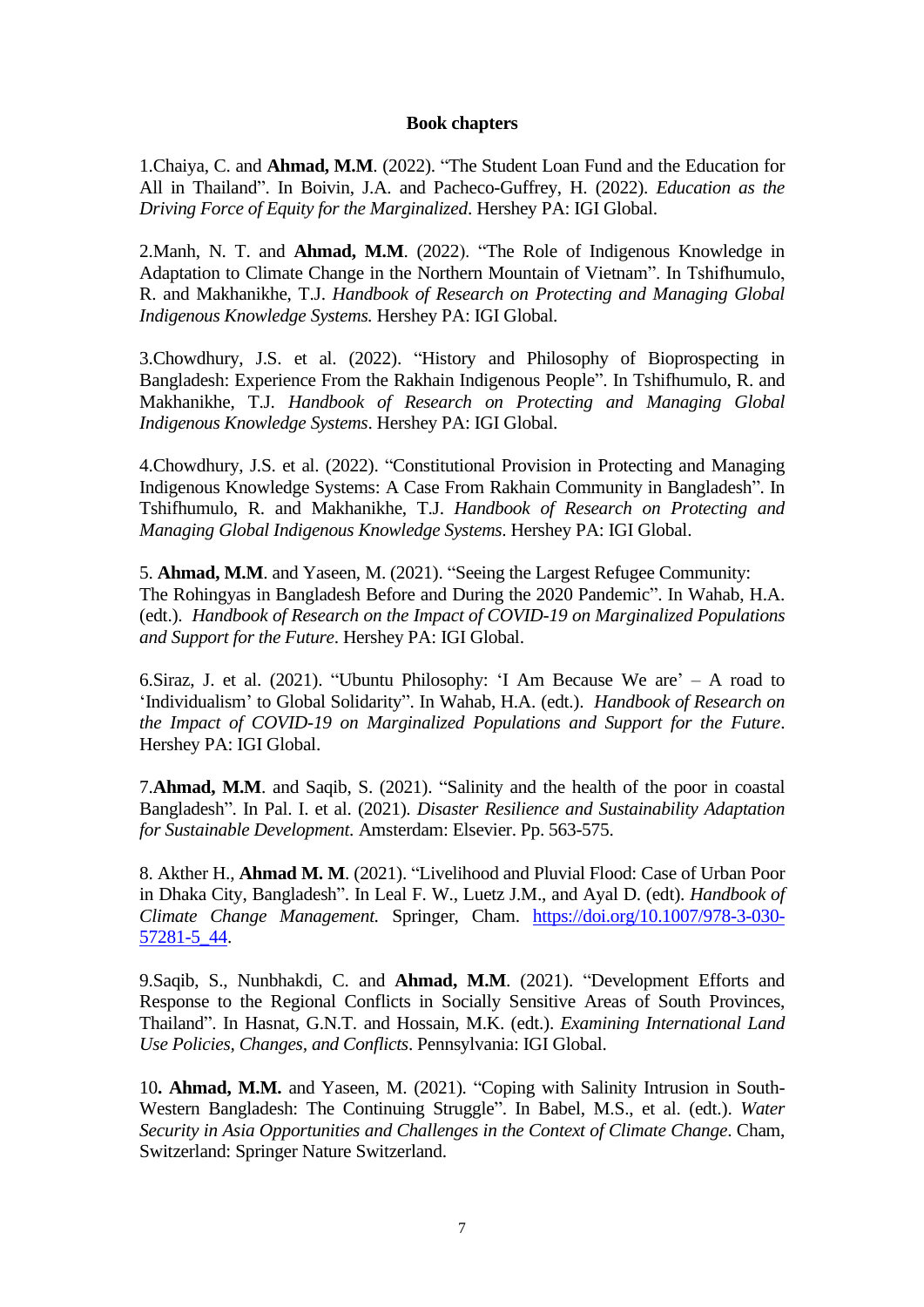11**. Ahmad, M.M**. (2020). "Corporate Social Responsibilities in Banks: A Case study on Commercial Banks in Bangladesh". In Arora, M., and Sharma, R.L. (edt.). *Communication Perspectives in Modern Businesses*. New Delhi: Anamika Publishers and Distributers. Pp. 57-74.

12.**Ahmad, M. M**. (2018). "Community-based Rural Enterprise in Thailand the Case of One Tambon One Product (OTOP)" in Arora, M., and Sharma, R.L. (edt.). *Communication, Entrepreneurship and Finance Renegotiating Diverse Perspectives.* New Delhi: Anamika Publishers and Distributers.

13. Lopa, F. G. R. and **Ahmad, M. M**. (2015). "Civil Society Organizations and Climate Change Policy Formulation in Bangladesh", in Mallick, B. and Etzold, B. (edt.). *Environment, Migration and Adaptation – Evidence and Politics of Climate Change in Bangladesh*. Dhaka: AHDPH, pp. 249-268.

14. **Ahmad, M. M**. (2013). "Microfinance and Poverty Reduction in Bangladesh: Challenges and Opportunities" Goglio, S. and Alexopoulos, Y. (edt.). *Financial Cooperatives and Local Development.* pp. 198-211. London: Routledge.

15. Viswanathan, P.K., Thapa, G.B. Routray, J.K. and **Ahmad, M. M**. (2010). "Challenges Facing Asian Smallholder Agriculture: A Synthesis of Five Country Studies. In Thapa, G.B., Viswanathan, P.K., Routray, J. K. and Ahmad, M.M. (edt.) (2010). *Agricultural Transition in Asia – Trajectories and Challenges*. Bangkok: AIT. Pp.183-206.

16. **Ahmad, M. M**. (2009). "New Threat to Development: The NGO (Non-Governmental Organisations) - Fundamentalist Conflict in Bangladesh". Khan, F. R., Ahmad, A. and Quddus, M. (edt.). *Recreating the Commons? NGOs in Bangladesh*. pp. 129-148. Dhaka: The University Press Limited.

17. **Ahmad, M. M**. (2009). "For God's Sake: The Religious Non-Governmental Organisations in Bangladesh". Khan, F. R., Ahmad, A. and Quddus, M. (edt.). *Recreating the Commons? NGOs in Bangladesh*. pp. 183-206. Dhaka: The University Press Limited.

18. **Ahmad, M. M**. (2006). "The NGO Debate in 'Development': A Review". Behera, M.C. (edt.). *Globalising Rural Development Competing Paradigms and Emerging Realities*. New Delhi: Sage Publications.

19. **Ahmad, M. M**. (2003). "The State, Laws and NGOs in Bangladesh". Williams, L. *et al*. (edt.). *Law and Poverty: The Legal System and Poverty Reduction*. pp. 107-123. London: Zed Books.

20. **Ahmad, M. M**. (2002). "Neo-liberalisation of Rural NGOs in the South". Mizuoka, F. (edt.). *Developing a Teaching Programme to be designed for the University Mobility in Asia and the pacific*. Tokyo: Hitotsubashi University. pp.60-93.

#### **Articles in Refereed International Journals**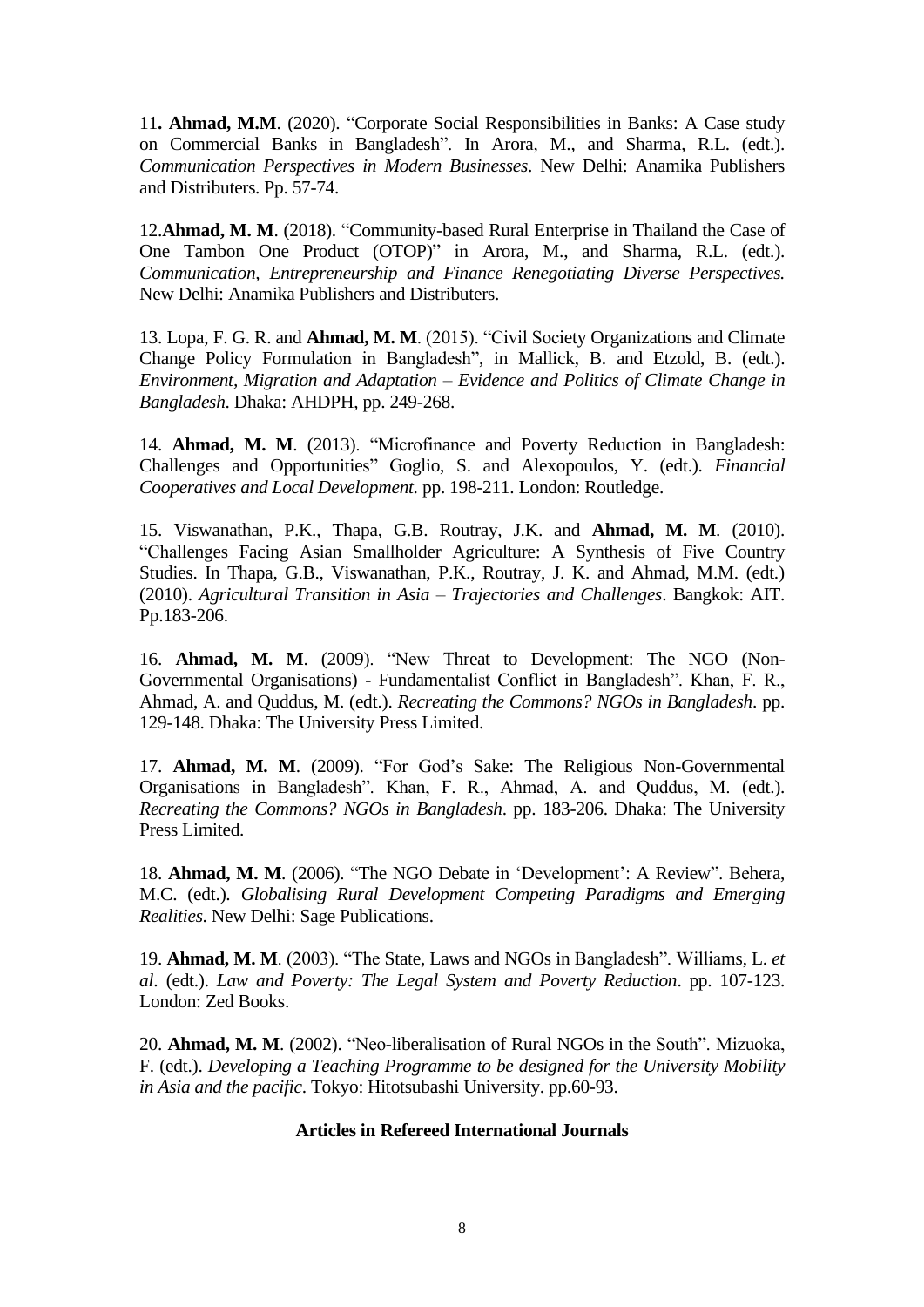1.Bounkham, P. **Ahmad, M.M**. and Yaseen, M. (2022). "Determinants and benefits of using smartphone based information for vegetable production and marketing: a case of Lao farmers". *Development in Practice*. (https://doi.org/10.1080/09614524.2022.2038086) (Taylor and Francis).

2.Subhani, R. et al. (2021). "Impact of Cyclone Yaas 2021 Aggravated by COVID-19 Pandemic in the Southwest Coastal Zone of Bangladesh". *Sustainability.*  [\(https://doi.org/10.3390/su132313324\)](https://doi.org/10.3390/su132313324) (MDPI).

3.Chaiya, C. and **Ahmad, M.M**. (2021). "Success or Failure of the Thai Higher Education Development—Critical Factors in the Policy Process of Quality Assurance". *Sustainability*. [\(https://doi.org/10.3390/su13179486\)](https://doi.org/10.3390/su13179486) (MDPI).

4.Manh, N.T. and **Ahmad, M.M.** (2021). "Indigenous Farmers' Perception of Climate Change and the Use of Local Knowledge to Adapt to Climate Variability: A Case Study of Vietnam". *Journal of International Development*. (DOI: 10.1002/jid.3573) (Wiley).

5.Rojjananukulpong, R. **Ahmad, M.M**. and Saqib, S.E. (2021). "Disparities in Physical Accessibility among Rural Thais Under Universal Health Coverage". *The American Journal of Tropical Medicine and Hygiene.* (DOI: [https://doi.org/10.4269/ajtmh.20-1627\)](https://doi.org/10.4269/ajtmh.20-1627) (The American Society of Tropical Medicine and Hygiene).

6.Akther, H. and **Ahmad, M.M**. (2021). "Livelihood under Stress: The Case of Urban Poor during and post‐flood in Dhaka, Bangladesh". *The Geographical Journal*. (doi: [https://doi.org/10.1111/geoj.12379\)](https://doi.org/10.1111/geoj.12379) (RGS-IBG/Wiley).

7.Yaseen, M. **Ahmad, M.M**., Soni, P. and Kuwornu, J.K.M. and Saqib, S. E (2021)." Factors influencing cotton farmers' utilization of marketing information sources: Some empirical evidence from Pakistan". *Development in Practice*. (https://doi.org/10.1080/09614524.2021.1911941) (Taylor and Francis).

8.Meesook, K. Routray, J.K. and **Ahmad, M.M**. (2020). "Rural Local Government Finance and Its Management in Thailand: Reflections and Prospective Through Tambon Administrative Organisations". *International Journal of Rural Management*. ([https://doi.org/10.1177/0973005220945181.](https://doi.org/10.1177/0973005220945181)(Sage).

9. Ullah, F., Saqib, S.E. **Ahmad, M.M**. and Fadlallah, M.A. (2020). "Flood risk perception and its determinants among rural households in two communities in Khyber Pakhtunkhwa, Pakistan". *Natural Hazards*. [\(https://doi.org/10.1007/s11069-020-04166-7\)](https://doi.org/10.1007/s11069-020-04166-7) (Springer).

10. Xinjian, Q. Routray, J.K. **Ahmad, M.M.** (2020). "Safety Perspectives of High School Students in Western China: Rural-Urban and Gender Comparison". *Development in Practice*. Vol. 31, No.3, pp. 344–355 [\(https://doi.org/10.1080/09614524.2020.1840516\)](https://doi.org/10.1080/09614524.2020.1840516) (Taylor and Francis).

11. Hussain, F.A. and **Ahmad, M.M.** (2020). "Effect of climate finance on adaptation in the southwestern coastal region of Bangladesh". *Development in Practice*. Vol. 30,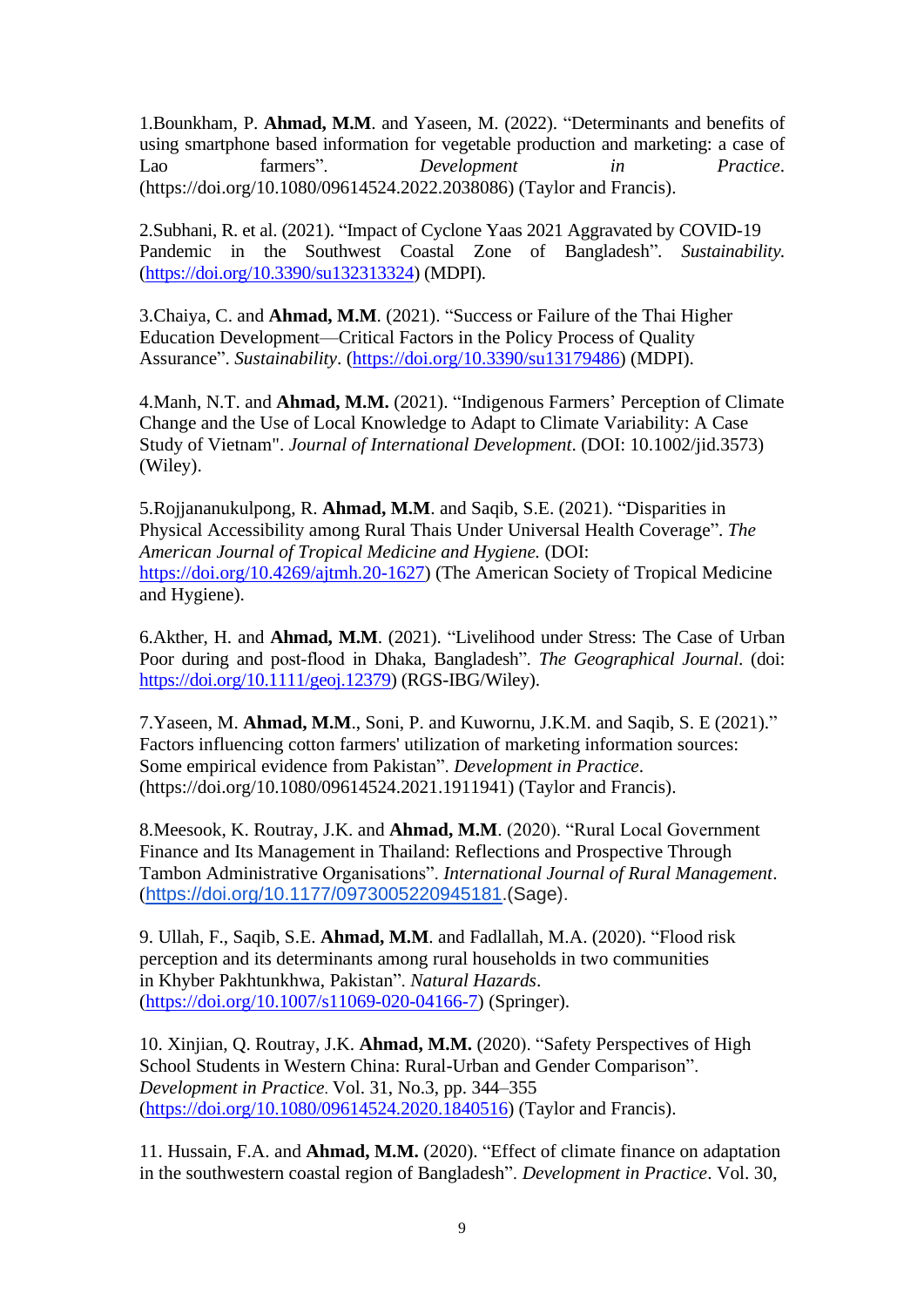No. 7. Pp. 905–922 [\(https://doi.org/10.1080/09614524.2020.1779663\)](https://doi.org/10.1080/09614524.2020.1779663) (Taylor and Francis).

12. Mahmoud, E. M. Pal, I and **Ahmad, M.M**. (2020). "Assessing Public Health Risk Factors for Internally Displaced Households in North Darfur, Sudan". *Disaster Prevention and Management.* (DOI: 10.1108/DPM-04-2019-0105) (Emerald).

13. Panezai, S**. Ahmad, M.M**. and Saqib, S. (2020). "A Gender-based Assessment of Utilization of Primary Health Care Services and Associated Factors in Pakistan". *Ponte Journal*. Vol. 76. No. 1. Pp. 81-107 (Ponte Scientific Research).

14. Phuong, N. Q. **Ahmad, M. M**. and Venkatesh, S. (2020). "International labour migration by women from Vietnam to Taiwan: policy and practice". *Development in Practice.* Vol. 30, No. 8, pp. 1005–1015. (https://doi.org/10.1080/09614524.2020.1782843) (Taylor and Francis).

15. Yaseen, M. **Ahmad, M.M.** (2020). "Appropriateness of agricultural marketing information service in Punjab, Pakistan". *Development in Practice*. Vol. 30, No. 3, pp. 308–319. (Taylor and Francis).

16.Apipoonyanon, C. Szabo, S. Kuwornu, J.K.M. and **Ahmad, M.M.** (2020). "Local participation in community forest management using theory of planned behaviour: evidence from Udon Thani Province, Thailand". *The European Journal of Development Research*. Volume 32. No. 1. Pp. 1-27. [https://doi.org/10.1057/s41287-](https://doi.org/10.1057/s41287-019-00219-1) [019-00219-1](https://doi.org/10.1057/s41287-019-00219-1) (Palgrave Macmillan UK).

17. Subhani, R. and **Ahmad, M.M**. (2019). "Socio-Economic Impacts of Cyclone Aila on Migrant and Non-Migrant Households in the Southwestern Coastal Areas of Bangladesh". Geosciences. Vol. 9. No. 11. (MDPI).

18. Prasertsaeng, P. Routrary, J.K. **Ahmad, M.M**. and Kuwornu, J. K.M. (2019). "Factors influencing farmer's satisfaction with the activities of horticultural cooperatives in Thailand". *International Journal of Value Chain Management*. Vol. 11. No. 1. Pp. 42-62 (Inderscience).

19. Saqib, S.E. **Ahmad, M.M**. Panezai, S. (2019). "Care and social support from family and community in patients with pulmonary tuberculosis in Pakistan". *Family Medicine and Community Health*. doi:10.1136/fmch-2019-000121. (BMJ).

20. Hussain, F.A. and **Ahmad, M.M.** (2019). "Effects of Climate Finance on Risk Appraisal: A Study in the Southwestern Coast of Bangladesh". *Advances in Meteorology*. [https://doi.org/10.1155/2019/1587034.](https://doi.org/10.1155/2019/1587034) (Hindawi).

21. Phuong, N. Q. and **Ahmad, M. M**. (2019) "An exploratory study of the migration pathways by international labour migrants from Vietnam". *International Journal of Sociology and Social Policy*. Vol. 39 No.: 3/4, pp.311-323 (Emerald).

22. Lu, Y., Routray, J.K. **Ahmad, M.M.** (2019). "Multidimensional Poverty Analysis at the Local Level in Northwest Yunnan Province, China: Some Insights and Implications". *Journal of Poverty*. Vol. 23. No. 4, pp. 299–316 (Taylor and Francis).

23. Ko, G. Routray, J.K. and **Ahmad, M.M**. (2019) "ICT infrastructure for rural community sustainability". *Community development*. Vol. 50, No. 1, pp. 51–72 (Taylor and Francis).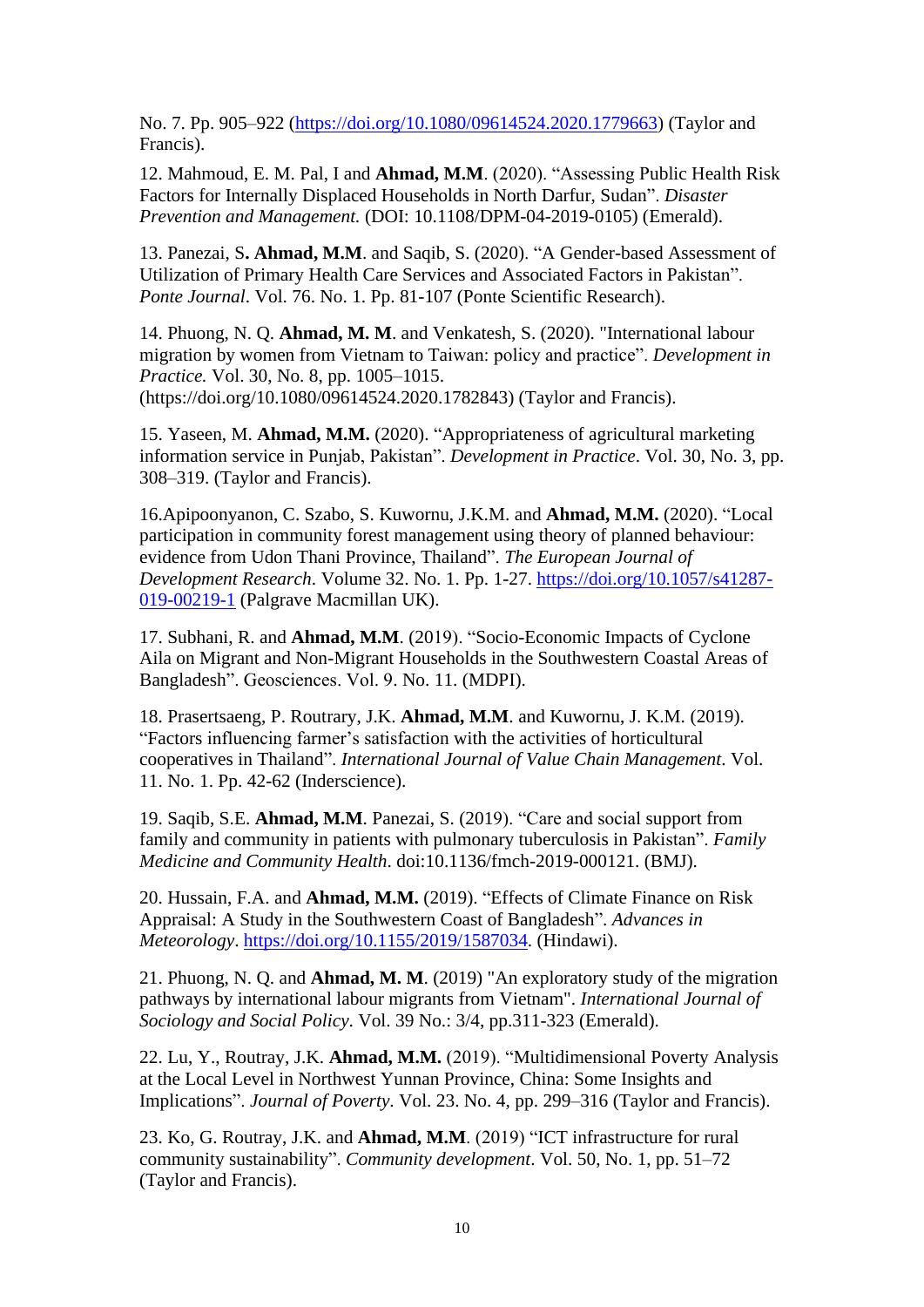24. Saqib, S.E.and **Ahmad, M.M.** (2019). **"**Socio-economic determinants of the family history of Pulmonary Tuberculosis patients in Pakistan". *Development in Practice*. Vol. 29, No. 1, pp. 103–114 (Taylor and Francis).

25. Ahmad, J. **Ahmad, M.M**., and Rodríguez, E.E. (2018). "Earthquake-Induced Injuries: Retrospective Epidemiological Analysis of the 2015 Hindu Kush Earthquake in Pakistan". *Disaster Medicine and Public Health Preparedness*. [https://doi.org/10.1017/dmp.2018.134.](https://doi.org/10.1017/dmp.2018.134) Pp. 1-8. (Cambridge).

26. Saqib, S.E., **Ahmad, M.M**., Amezcua-Prieto, C. and Virginia, M. (2018). "Treatment Delay among Pulmonary Tuberculosis Patients within the Pakistan National Tuberculosis Control Program". *American Journal of Tropical Medicine and Hygiene*. Vol. 99. No. 1. Pp. 143–149 (The American Society of Tropical Medicine and Hygiene).

27. Uddin, M.S. **Ahmad, M.M**. and Warnitchai, P. (2018). "Surge dynamics of disaster displaced populations in temporary urban shelters: future challenges and management issues". *Natural Hazards*. Vol. 94. No. 1. pp 201–225. (Springer).

28. Pathak, S. and **Ahmad, M. M**. (2018). "Role of government in flood disaster recovery for SMEs in Pathumthani province, Thailand". *Natural Hazards*.Vol. 93. No. 2. Pp. 957-966. (Springer).

29. Panpeng, J. and **Ahmad, M.M**. (2018) "Awareness of Coastal Fishing Communities on Climate Change and Its Impacts: A Case Study of Coastal Erosion and Seawater Inundation in Chanthaburi Province, Thailand". *International Journal of Agricultural Resources, Governance and Ecology*. Vol.14. No. 2. Pp. 138-164 (Inderscience).

30. Abdullah, J.M. **Ahmad, M.M**. and Saqib, S.E. (2018). "Understanding accessibility to healthcare for elderly people in Bangladesh". *Development in Practice*. Vol. 28, NO. 4. Pp. 552–561 (Taylor and Francis).

31. Saqib, S.E. Kuwornu, J.K. **Ahmad, M.M**. Panezai, S. (2018) "Subsistence farmers' access to agricultural credit and its adequacy: some empirical evidences from Pakistan". *International Journal of Social Economics*. Vol. 45. No. 4. Pp. 644-660 (Emerald).

32. Pathak, S. and **Ahmad, M.M**. (2018). "Flood risk reduction through insurance for SMEs in Pathumthani province, Thailand". *Development in Practice*. Vol. 28, No. 2, pp. 303–310 (Taylor and Francis).

33. Saqib, S.E., **Ahmad, M.M**. and Amezcua-Prietoba, C. (2018). "Economic burden of tuberculosis and its coping mechanism at the household level in Pakistan". *The Social Science Journal*. Volume 55. No. 3. Pp. 313-322 (Elsevier).

34. Ahmad, J. and **Ahmad, M. M**. (2018). "Assessing the public health impacts of disasters: A retrospective study of the October 2015 Hindu Kush earthquake in Pakistan". *International Journal of Disaster Risk Reduction*. Volume 28, pp. 555-564 (Elsevier).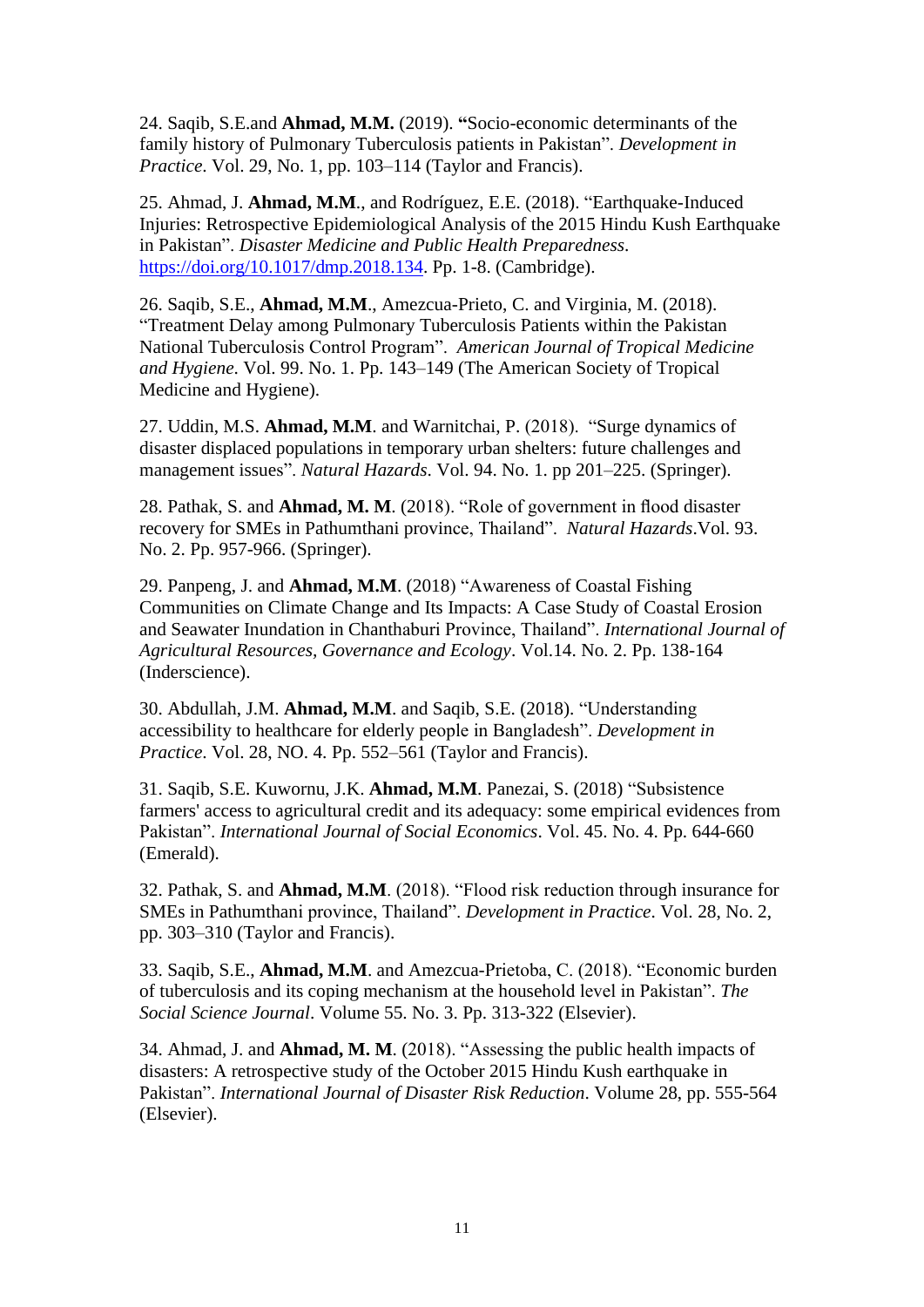35. Yaseen, M. **Ahmad, M.M**. and Soni, P. (2018). "Farm Households' Simultaneous Use of Sources to Access Information on Cotton Crop Production". *Journal of Agricultural & Food Information*. Vol. 19. No. 2. Pp. 149-161 (Taylor and Francis).

36. Panpeng, J. and **Ahmad, M.M**. (2017). "Vulnerability of Fishing Communities from Sea-Level Change: A Study of Laemsing District in Chanthaburi Province, Thailand". *Sustainability*. Vol. 9. No.8. pp. 1-19. (MDPI).

37. Ahmad, J., Ahmad, A. **Ahmad, M.M**. Ahmad, N. (2017). "Mapping displaced populations with reference to social vulnerabilities for post-disaster public health management". *Geospatial Health*. Vol 12, No 2. Pp. 325-334 (International Society of Geospatial Health).

38. Ahmad. J, **Ahmad, M.M**. Sadia, H. and Ahmad, A. (2017) "Using selected global health indicators to assess public health status of population displaced by natural and man-made disasters". *International Journal of Disaster Risk Reduction.* Volume 22, (June 2017) Pp. 228-237 (Elsevier).

39. Kumar, A. **Ahmad, M.M**. and Sharma, P. (2017). "Influence of climatic and nonclimatic factors on sustainable food security in India: a statistical investigation". *International Journal of Sustainable Agricultural Management and Informatics*. Vol.3. No. 1. Pp. 1-30. (Inderscience).

40. Panezai, S. **Ahmad, M.M**. and Saqib, S. (2017). "Factors affecting access to primary health care services in Pakistan: a gender-based analysis". *Development in Practice*. Vol. 27, No. 6, pp. 813–827. (Taylor and Francis).

41. Saqib, S., **Ahmad, M. M**., Panezai, S and Rana, I.A. (2016). "An empirical assessment of farmers' risk attitudes in flood-prone areas of Pakistan". *International Journal of Disaster Risk Reduction.* Vol.18, September, pp. 107-114 (Elsevier).

42. Saqib, S. **Ahmad, M.M**., Panezai, S., Ali, U. (2016). "Factors influencing farmers' adoption of agricultural credit as a risk management strategy: The case of Pakistan". *International Journal of Disaster Risk Reduction*. Vol.17, August, pp. 67- 76. (Elsevier).

43. Rahman, S. M. and **Ahmad, M.M**. (2016). "Perception of Local Experts about Accessibility to International Climate Funds: Case of Bangladesh". *The Journal of Developing Areas*. Vol. 50. No. 3. Pp. 53-68 (College of Business, Tennessee State University).

44. Rahman, S. M., **Ahmad, M.M**. and Alam, M. S. (2016) "From strategy to execution: the case of local climate fund in Bangladesh" *International Journal of. Environmental Policy and Decision Making*. Vol. 2, No. 1, pp. 1-18 (inderscience).

45. Saqib, S., **Ahmad, M. M**., Panezai, S. (2016). "Landholding size and farmers' access to credit and its utilization in Pakistan". *Development in Practice*. Vol. 26, No. 8, pp.1060–1071 (Taylor and Francis).

46. Pathak, S., and **Ahmad, M. M**. (2016). "Flood recovery capacities of the manufacturing SMEs from floods: A case study in Pathumthani province, Thailand". *International Journal of Disaster Risk Reduction*, Vol. 18, pp.197-205 (Elsevier).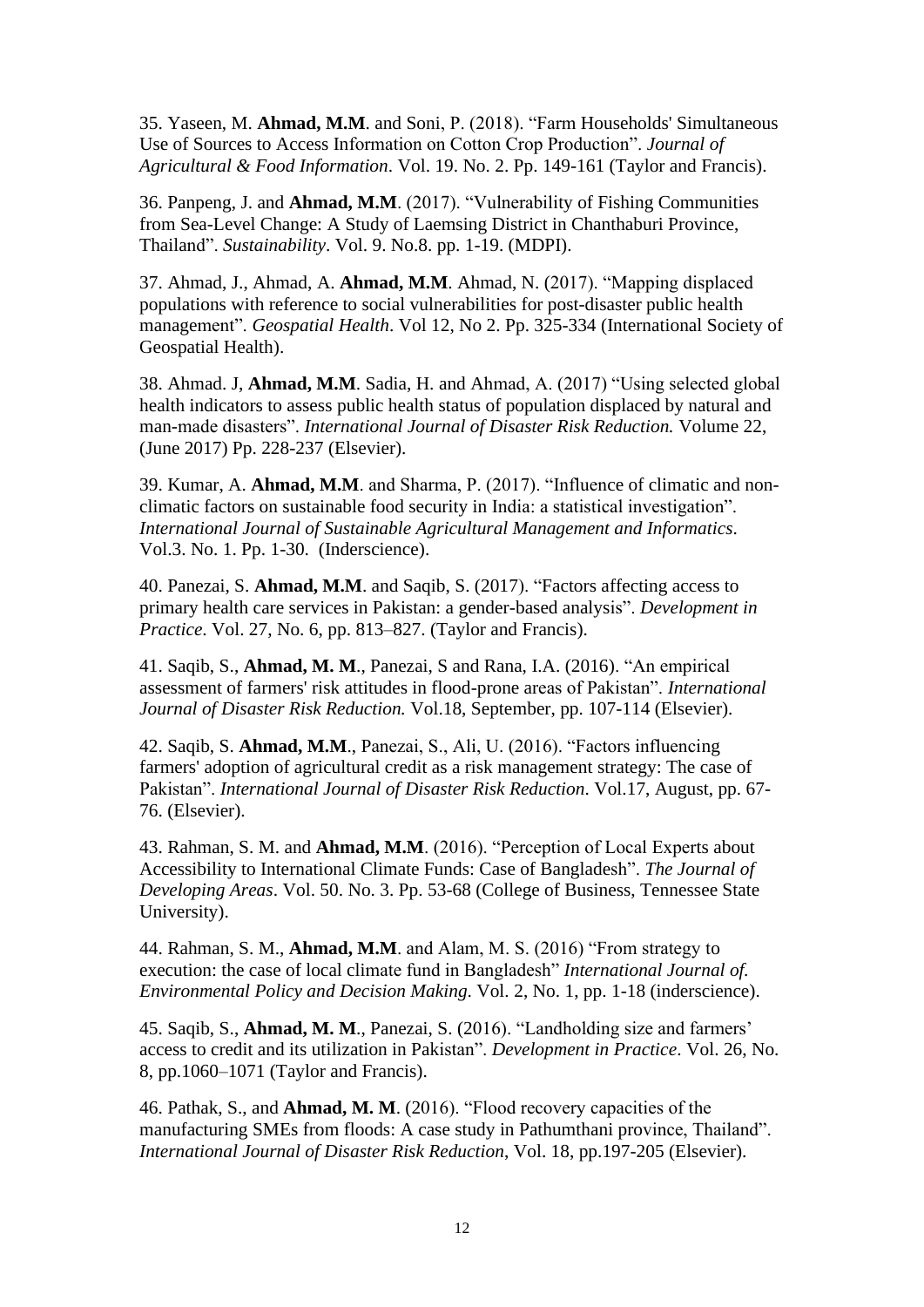47. Lopa, F. G. R. and **Ahmad, M. M**. (2016). "Participation of CSOs/NGOs in Bangladeshi climate change policy formulation: co-operation or cooptation?" *Development in Practice*. Vol. 26, NO. 6, 781–793 (Taylor and Francis).

48. Rahman, S. M., **Ahmad, M.M**. (2016). "The Size of National Delegation and the Need for Attendance Regulation at Climate Conferences". *Ökologisches Wirtschaften Ecological Economics*. Volume 31, issue 1, pp. 12-13. Institute for Ecological Economy Research (IÖW).

49. Morin, V. M., **Ahmad, M. M**. and Warnitchai, P. (2016). "Vulnerability to typhoon hazards in the coastal informal settlements of Metro Manila, the Philippines" *Disasters*. Vol.40. No. 4. Pp. 693-719. (Wiley).

50. Rahman, S.M. and **Ahmad, M. M**. (2015). *"*Climate finance towards vulnerable countries: evidence from the Global Environment Facility (GEF)*". International Journal of Green Economics*. Vol. 9. No. 2. Pp. 199-214 (Inderscience).

51. Mu, S. S. **Ahmad, M. M**., Thapa, G. B. and Shrestha, R. P. (2015). "Farmers' Adaptation to Rainfall Variability and Salinity through Agronomic Practices in Lower Ayeyarwady Delta, Myanmar". *Journal of Earth Science and Climate Change*. Vol. 6. No.2. doi: 10.4172/2157-7617.1000258 (OMICS International).

52. Rahman, S.M. and **Ahmad, M. M**. (2014). "Climate finance in the Greater Mekong Sub region (GMS)". *Development in Practice*. Vol. 24, No. 8, pp.960–974 (Taylor and Francis).

53. Rahman, S.M. and **Ahmad, M. M**. (2013). "Solar Home Systems (SHS) in Rural Bangladesh: Ornamentation or Fact of Development?" *Energy Policy*. Vol. 63. Pp. 348-354 (Elsevier).

54. Alam, J. and **Ahmad, M.M**. (2013). "Public Facilities in Public and Private Housing Projects in Dhaka, Bangladesh". *Urban Policy and Research*. Vol. 31. No. 2. Pp. 190-207 (Taylor and Francis).

55. Viswanathan, P.K., Thapa, G.B., Routray, J.K. and **Ahmad, M.M**. (2012). "Agrarian Transition and Emerging Challenges in Asian Agriculture: A Critical Assessment". *Economic and Political Weekly*. Vol. XLVII, No. 4. pp. 41-50 (Sameesksha Trust).

56. Waheed, A. and **Ahmad, M. M**. (2012). "Socioeconomic Impacts of Terrorism on Affected Families in Lahore, Pakistan". *Journal of Aggression, Maltreatment and Trauma.* Vol. 21. No. 2. Pp. 201-222 (Taylor and Francis).

57. Siddique, M. H. and **Ahmad, M.M**. (2012). "Variables Affecting Fieldworkers of NGOs in Pakistan". *Development in Practice*. Vol. 22. No. 2. pp. 216-228 (Taylor and Francis).

58. Morais, S.N. and **Ahmad, M.M**. (2011). "NGO-led Microfinance: Potentials and Challenges in Conflict Areas". *Journal of International Development*. Vol 23. No.5. pp. 629-640 (Wiley).

59. Ahmad, M. and **Ahmad, M. M**. (2011) "Do public representatives in local governments know about "disability rights" in Pakistan? An awareness assessment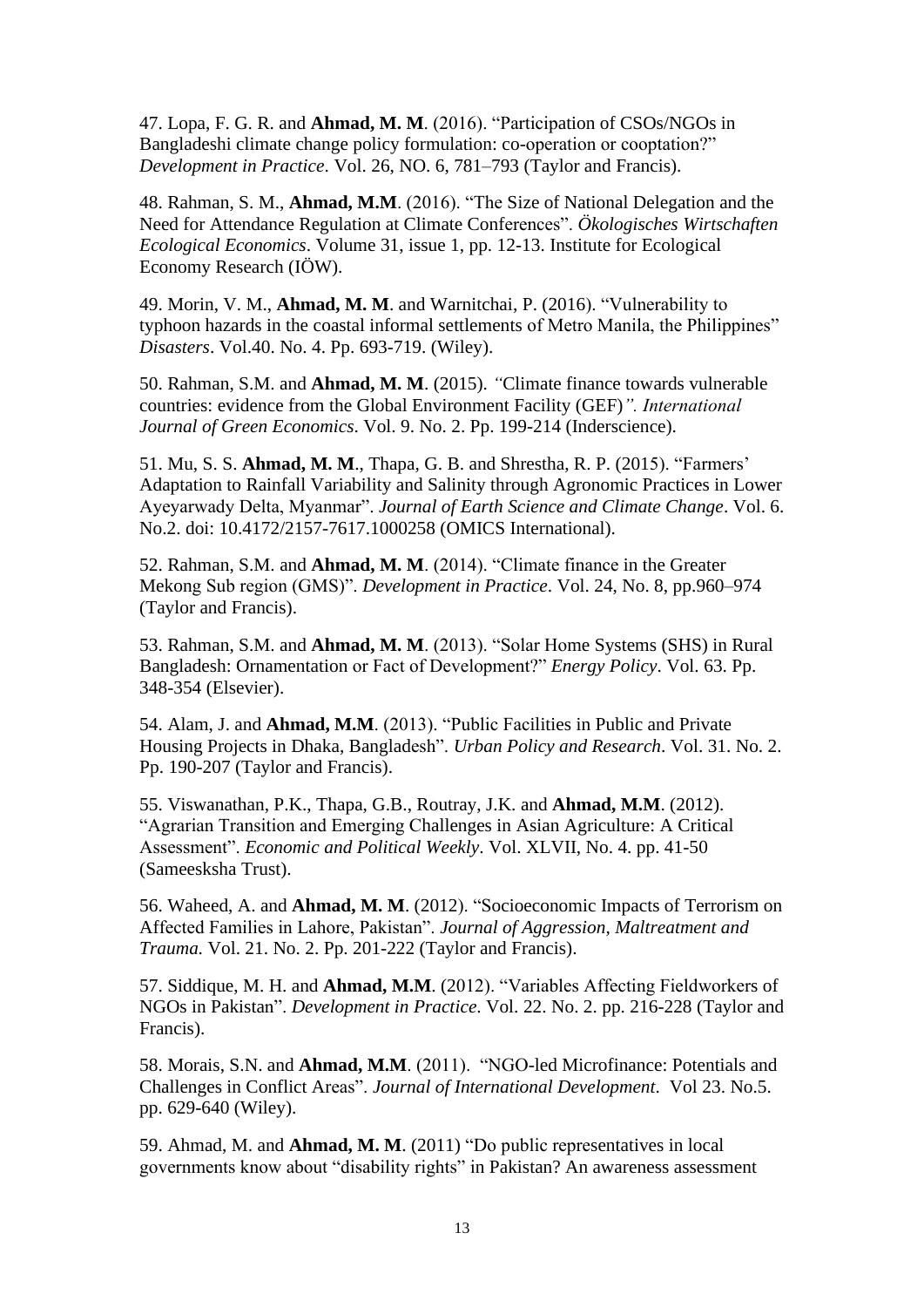case from Southern Punjab". *Innovation: The European Journal of Social Science Research.* [Volume 24,](http://www.tandfonline.com/loi/ciej20?open=24#vol_24) Issue 4. pp. 409-426 (Taylor and Francis).

60. Alam, J. and **Ahmad, M. M**. (2011). "Impacts of Environmental Laws on Land Development and Developers in Dhaka City, Bangladesh". *International Journal of Environment and Sustainable Development. Vol. 10, No. 2.* pp. 169-188 (Inderscience).

61. Thapa, G.B., Viswanathan, P.K., Routray, J.K. and **Ahmad, M.M**. (2010). "Understanding the Next Agricultural Transition in Asia: A Critical Review of Major Facets and Future Challenges". *Millennial Asia*. Vol. 1. No. 2. pp.215-239 (Sage).

62. Alam, J. and **Ahmad, M. M**. (2010). "Analyzing the lacunae in planning and implementation: spatial development of Dhaka city and its impacts upon the built environment". *International Journal of Urban Sustainable Development.* Vol. 2, Nos. 1–2, pp. 85–106 (Taylor and Francis).

63. Krongkant, P. and **Ahmad, M. M**. (2010). "Typhoon risk perceptions and evacuation decisions of older persons: a case study of a rural community in southern Thailand". *International Journal of Emergency Management*, Vol. 7, No. 2. pp. 190- 205 (Inderscience).

64. Morais, N. and **Ahmad, M. M**. (2010). "Sustaining Livelihoods in Complex Emergencies: Experiences of Sri Lanka". *Development in Practice*. Volume 20, Number 1, pp. 5-17 (Taylor and Francis).

65. Bualar, T. and **Ahmad, M. M**. (2009). "Why Community-based Rehabilitation Fail Physically Disabled Women in Northern Thailand?" *Development in Practice*. Vol. 19. No. 1. pp. 28-38 (Taylor and Francis).

66. **Ahmad, M. M**. (2007). "The Careers of NGO Field-Workers in Bangladesh". *Nonprofit Management and Leadership*. Vol. 17. No. 3. pp. 349-365 (Wiley).

67. **Ahmad, M. M** (2006). "The 'partnership' between international NGOs (Non-Governmental Organisations) and local NGOs in Bangladesh**".** *Journal of International Development*. Vol.18. No.5. pp. 629-638 (Wiley).

68. **Ahmad, M. M**. (2003). "Whose Ideas? Field Workers' Views on Non-Governmental Organisations' Policies in Bangladesh". *International Development Planning Review*. Vol. 25. No. 1. pp. 67-84 (Liverpool University Press).

69. **Ahmad, M. M**. (2003)." Distant Voices: The Views of the Field Workers of NGOs in Bangladesh on Microcredit". *The Geographical Journal*. Vol. 169. Part. 1. pp. 65-74 (Wiley).

70. **Ahmad, M. M**. (2002). "Who Cares? The Personal and Professional Problems of Field Workers of NGOs in Bangladesh". *Development in Practice*. Vol. 12. No.2. pp. 177-191 (Taylor and Francis).

71. **Ahmad, M. M**. (2000). "Non-Governmental Organizations in Bangladesh: An Assessment of their Legal Status". *Third World Planning Review*. Vol. 22. No. 4. pp. 379-394 (Liverpool University Press).